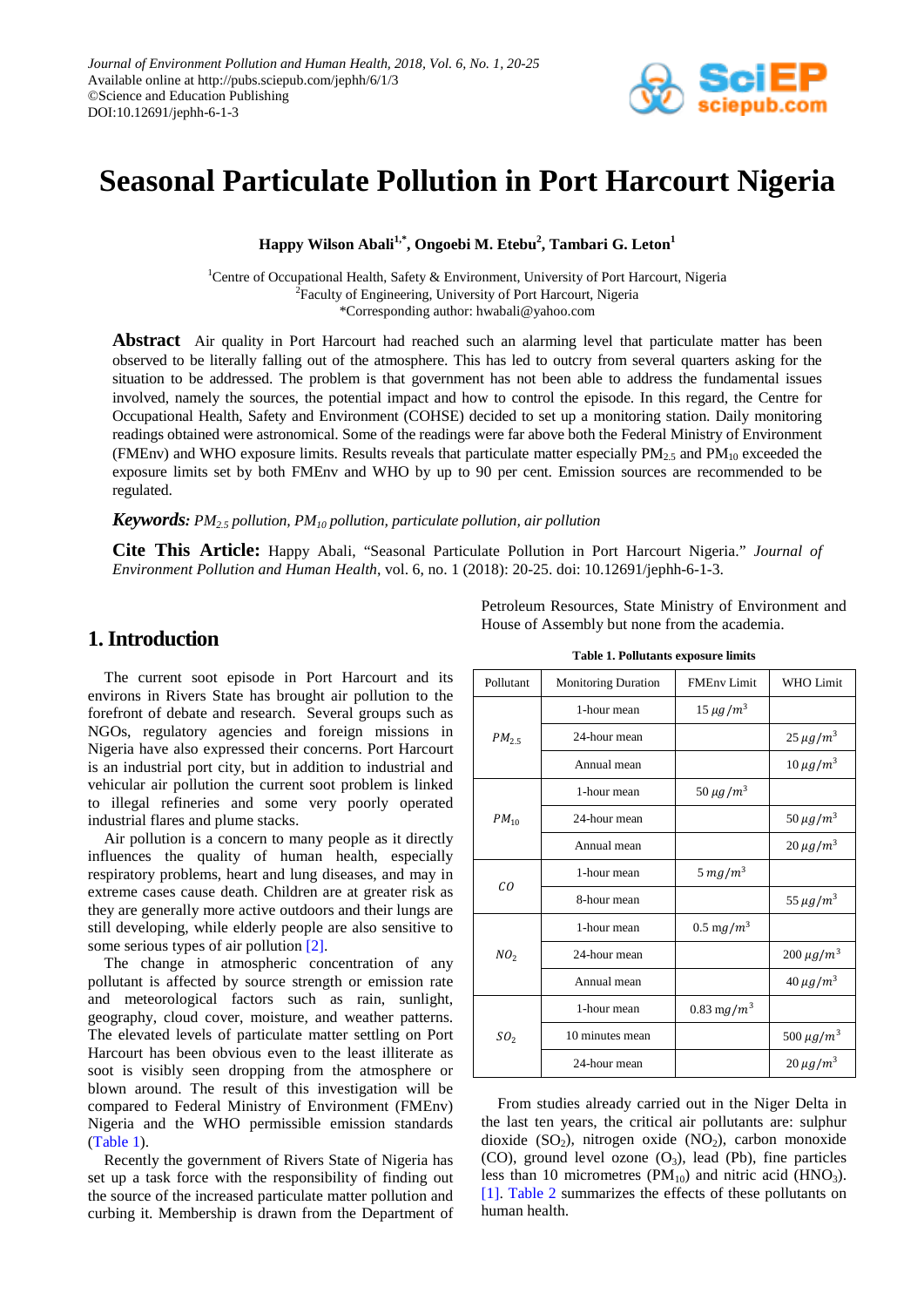<span id="page-1-0"></span>

| <b>Pollutants</b>        | <b>Description</b>                               | <b>Sources</b>                                                       | <b>Effect</b>                                                                                                    |
|--------------------------|--------------------------------------------------|----------------------------------------------------------------------|------------------------------------------------------------------------------------------------------------------|
| Particulate Matter       | $PM_2$ and $PM_{10}$                             | Residues from burning of<br>hydrocarbons – gas flaring etc           | increase respiratory symptoms, aggravate<br>asthma, and cause premature death.                                   |
| Sulphur Dioxide $SO2$    | Reactive gas                                     | power plants and smelters.                                           | Aggravates asthma and bronchitis. Cause lung<br>damage. Irritates eyes, nose and throat.                         |
| Carbon Monoxide (CO)     | Poisonous gas                                    | incomplete combustion from<br>vehicles and gas flaring.              | affect mental function, alertness, and worsen<br>cardiovascular diseases. Harmful even in low<br>concentrations. |
| Nitrogen Dioxide $(NO2)$ | Reactive gas. Part of smog<br>formation          | Vehicles and power plants, gas<br>flaring                            | Respiratory illness (short term). Lowers<br>resistance to respiratory infection (long term).                     |
| Ozone $(O_3)$            | Reactive gas. Main chemical<br>in smog formation | Sunlight reacting with exhaust<br>from motor vehicles and refineries | significantly decrease lung function, increase<br>respiratory symptoms, aggravate asthma                         |

**Table 2. Basic pollutants in Niger Delta of Nigeria**

## **2. Materials and Methods**

#### **2.1. Study Area**

Port Harcourt the erstwhile garden city of Nigeria is the capital of Rivers State of Nigeria. Its geographical coordinates are 4° 47' 21" North, 6° 59' 55" East. Port Harcourt is the capital and largest city of Rivers State, Nigeria. It lies along the Bonny River and is located in the heart of the Niger Delta. As of 2016, the Port Harcourt urban area has an estimated population of 1,865,000 inhabitants, up from 1,382,592 as of 2006

With the discovery of crude oil in commercial quantities in 1956 at a place called Oloibiri. This turned Port Harcourt's economy into petroleum when the first shipment of Nigerian crude oil was exported through the city in 1958. By the benefits of the Nigerian petroleum industry, the city further developed, with aspects of modernization and industrialization. Multinational Oil companies that currently have offices in Port Harcourt include Royal Dutch Shell, Total, Agip, Chevron and others.

With the activities of these firms involving gas flaring, including nefarious activities of hoodlums engaged in illegal refining nearby along the Bonny River creeks with crude technology comes a peak in particulate pollution.

## **2.2. Monitoring Location**

The monitoring location was 'Mgbuoba' in Port Harcourt as indicated on the map [\(Figure 1\)](#page-1-1).

<span id="page-1-1"></span>

**Figure 1.** Map of Port Harcourt showing particulate monitoring location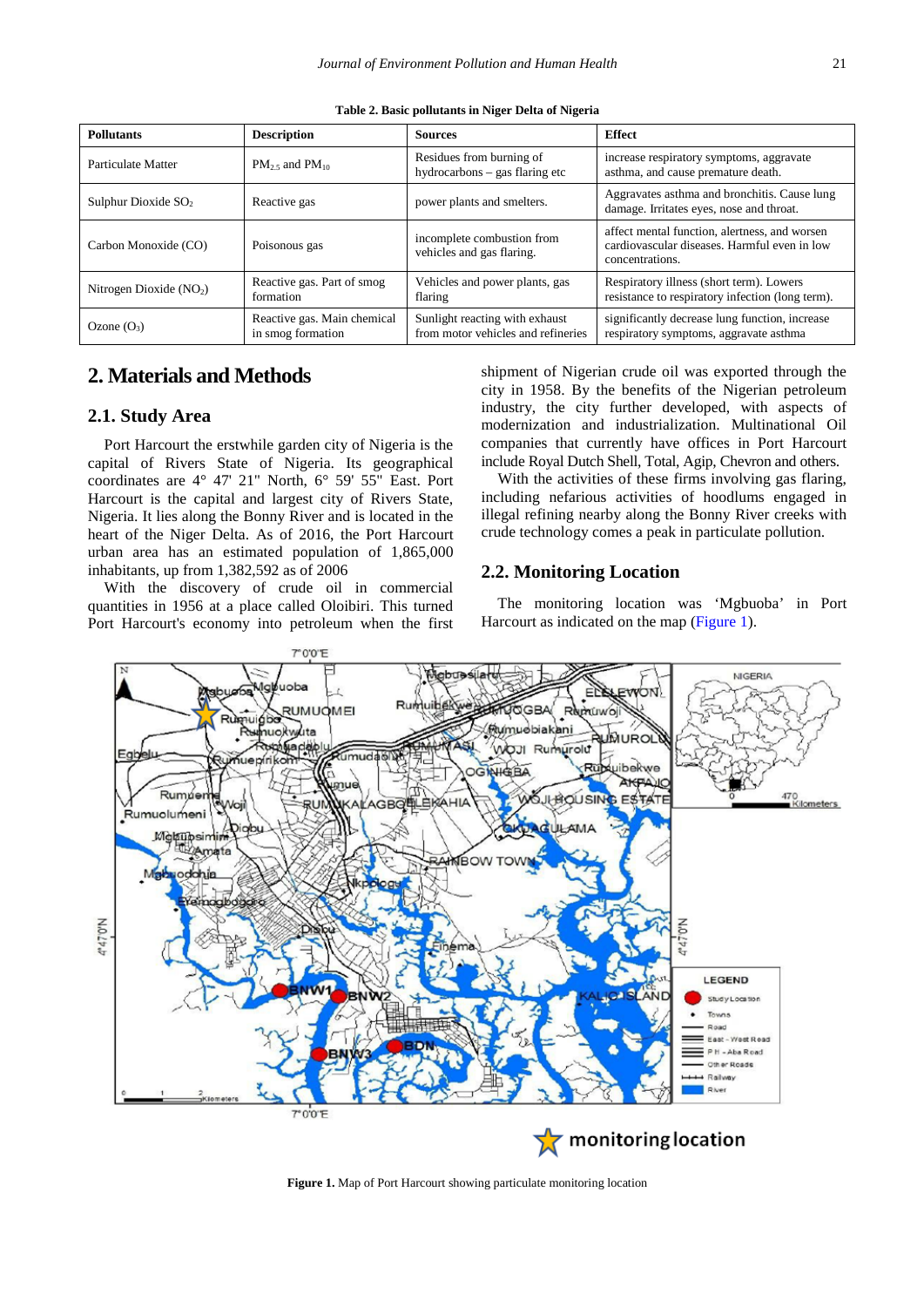## **2.3. Equipment Used**

- 1. Davies Vue weather station to measure parameters mounted at 10m high
- 2. Garmin model 64S GPRS for station identification
- 3. CW-Hat 200S Particulate Monitor For hourly monitoring of  $PM_{2.5}$  and  $PM_{10}$  particulate matter
- 4. AMSTAT USA Multifunctional Environmental Meter - For hourly monitoring of Temperature, humidity and wind speed.

## **2.4. Procedure**

Levels of particulate matter  $PM_{2.5}$  and  $PM_{10}$  including meteorological data (temperature, humidity and wind speed). Observations continued throughout the day from January 4, 2017 till the last day in September 2017. This cover the dry and wet seasons.

# **3. Results and Discussions**

Results presented in this paper cover January to February that represents the dry season and May data that represents wet season in Nigeria.

## **3.1. Humidity and Temperature**

The results of the particulate matter and meteorological parameters are plotted in [Figure 2.](#page-2-0) Relative humidity and temperature tend to have minimal effect on particulate matter concentration.

<span id="page-2-0"></span>

**Figure 2.** Dry Season Particulate Matter Concentration in Port Harcourt

<span id="page-2-1"></span>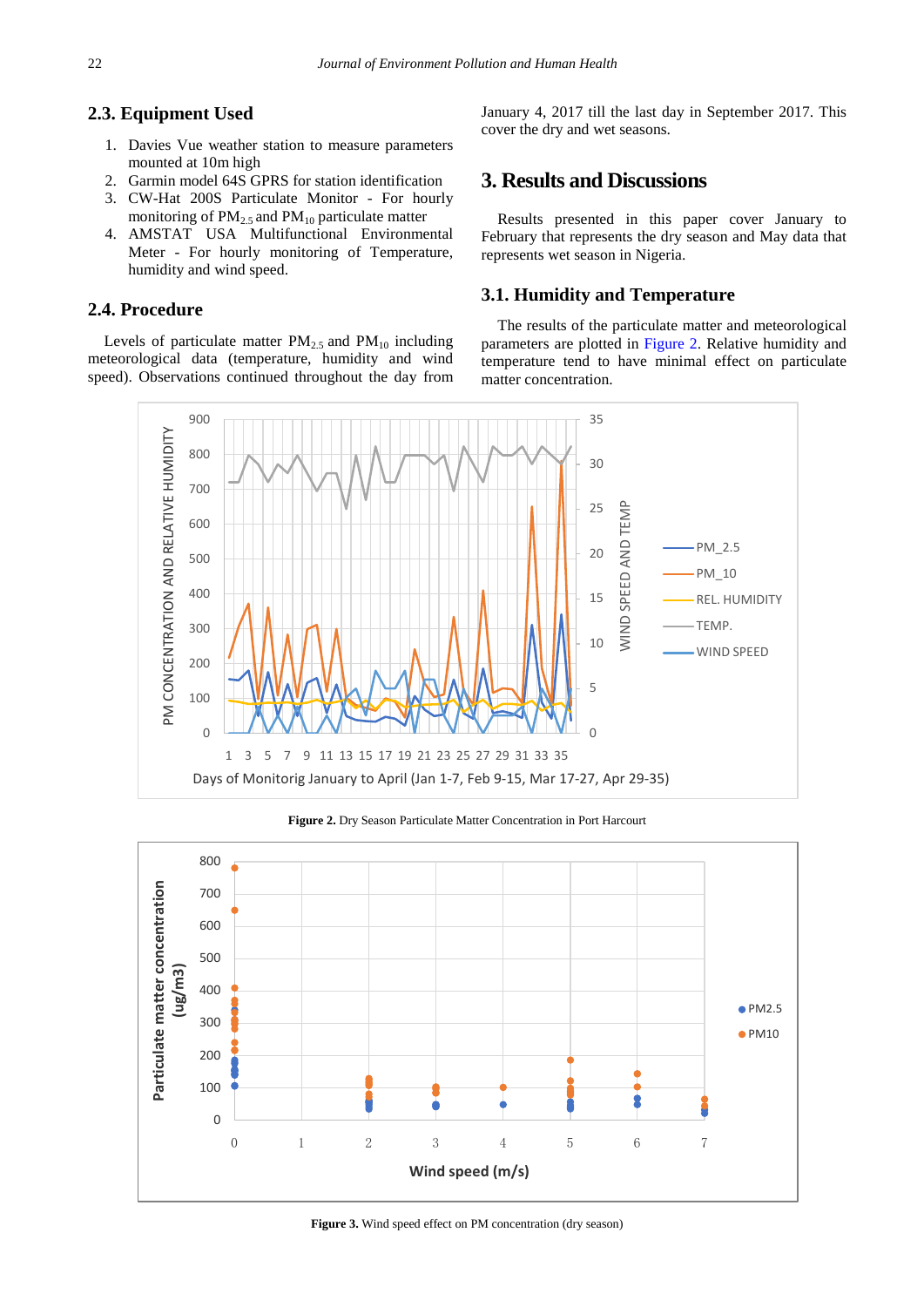<span id="page-3-0"></span>

**Figure 4.** Relationship between  $PM_{2.5}$  and  $PM_{10}$  concentration

#### **3.2. Wind Speed**

The effect of wind on particulate matter distribution is shown in [Figure 3](#page-2-1) for the dry season. Both the  $PM_{2.5}$  and  $PM_{10}$  peaked during calm periods (0 m/s wind speed). Thus, the effect of wind dispersion on particulate pollution is strongly at work in this situation. In [Figure 4,](#page-3-0) the concentration of PM<sub>2.5</sub> went up to 341  $\mu$ g/m<sup>3</sup> and PM<sub>10</sub> was at a concentration level of 781  $\mu$ g/m<sup>3</sup> at 3.32am on Monday February 13, 2017 when the wind was 0 m/s.  $PM_{2.5}$ however was at a concentration level of 22  $\mu$ g/m<sup>3</sup> and PM<sub>10</sub> was 45  $\mu$ g/m<sup>3</sup> at 11.57am on Thursday January 26, 2017.

## **3.3. Relationship between PM2.5 and PM10**

<span id="page-3-1"></span>The relationship is shown in [Figure 4](#page-3-0) from which a

strong correlation was established with a  $R^2 = 0.98$ . with the observations in this study and others on particulate concentration due to oil activities in the Niger Delta region of Nigeria,  $PM_{2.5}$  is approximately 50 percent of  $PM_{10}$  in ratio of 2.2 to 1.

#### **3.4. Particulate Distribution**

Percentage distribution of  $PM_{2.5}$  and  $PM_{10}$  of particulate concentration levels are shown in [Figure 5](#page-3-1) and [Figure 6](#page-4-0) respectively. [Figure 5a](#page-3-1) demonstrates that over 70% of the PM<sub>2.5</sub> particles are of the range 20 to 170  $\mu$ g/m<sup>3</sup> while [Figure 5b](#page-3-1) shows that over 60% of the  $PM_{2.5}$  particles exceeded 50  $\mu$ g/m<sup>3</sup>.

[Figure 6](#page-4-0) shows that 70% of the  $PM_{10}$  particles monitored were in the range 70 to 310  $\mu$ g/m<sup>3</sup>.



**Figure 5a.** PM<sub>2.5</sub> Distribution (dry season)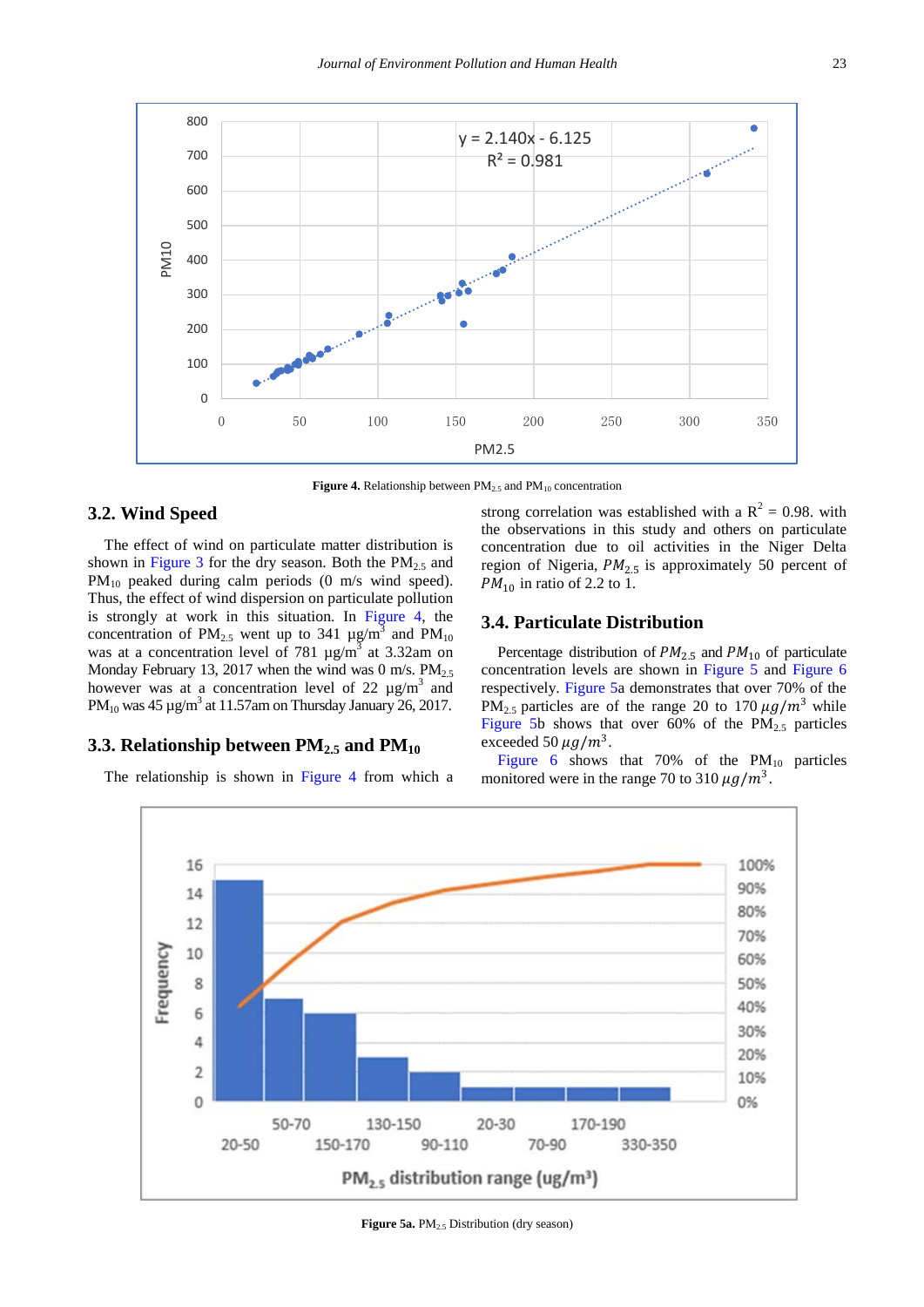<span id="page-4-0"></span>

**Figure 5b.** PM2.5 Percentage Exceedance (dry season)

<span id="page-4-1"></span>

**Figure 6.** PM<sub>10</sub> Distribution (dry season)

#### **3.5. Wet Season Particulate Levels**

The high particulate pollution levels observed during the dry season started to decline as the rainy season sets in [\(Figure 7\)](#page-4-1). In May the highest observed daily reading are PM<sub>2.5</sub> - 28 $\mu$ g/m<sup>3</sup> and PM<sub>10</sub> - 69 $\mu$ g/m<sup>3</sup> and because the rains scrub the air of particulate matter and other pollutants readings of PM<sub>2.5</sub> <  $20\mu\text{g/m}^3$  and PM<sub>10</sub> <  $50\mu\text{g/m}^3$  are predominant [Table 2.](#page-1-0) The level of particulate matter is expected to continue to drop in subsequent months of the rainy season. This downwash of pollutants by rainfall may result in secondary pollutant(s) polluting water bodies and soil. This is the case with  $NO<sub>2</sub>$  which forms  $HNO<sub>3</sub>$  that acidifies surface water, soil and soil water.